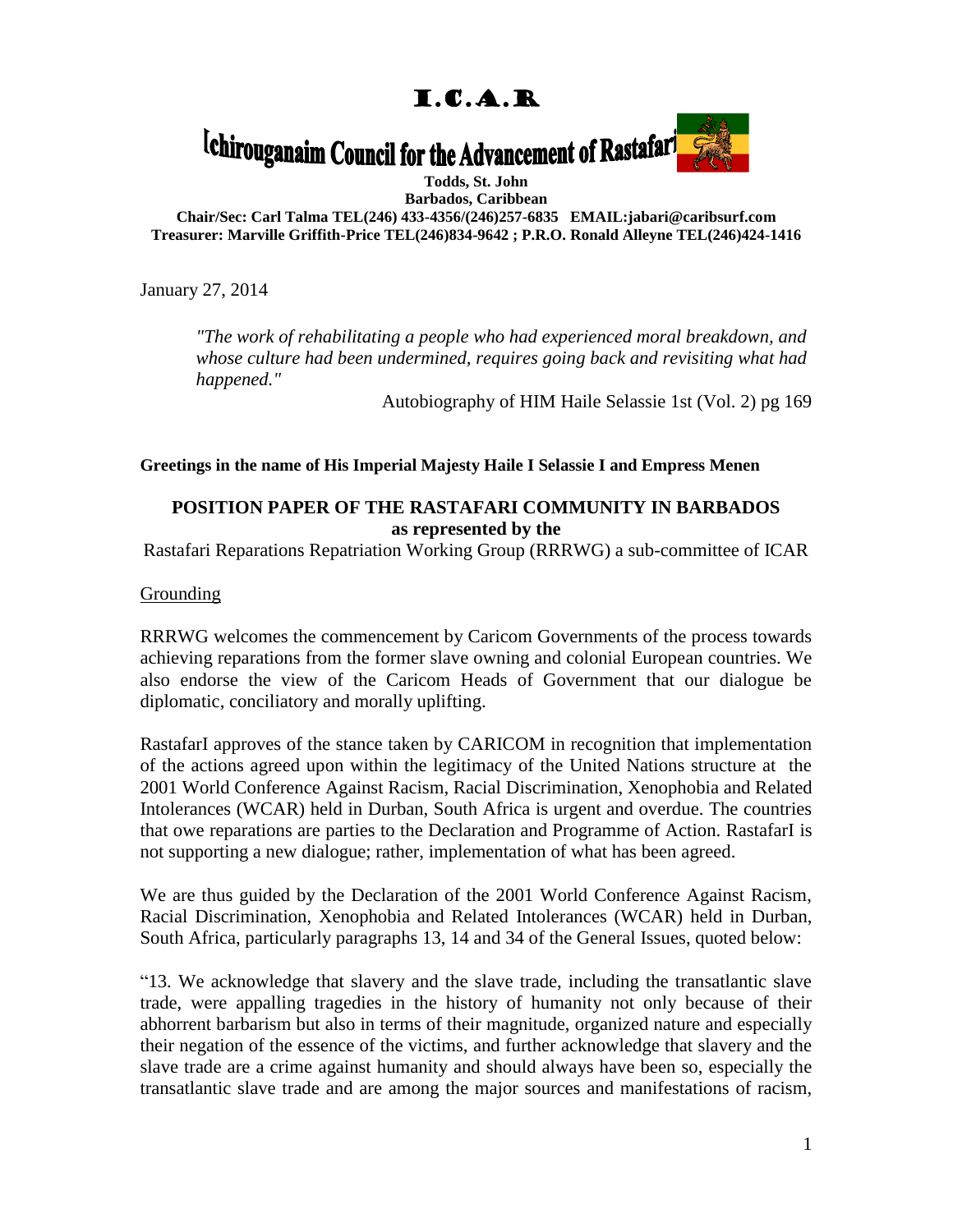racial discrimination, xenophobia and related intolerance, and that Africans and people of African descent, Asians and people of Asian descent and indigenous peoples were victims of these acts and continue to be victims of their consequences;

14. We recognize that colonialism has led to racism, racial discrimination, xenophobia and related intolerance, and that Africans and people of African descent, and people of Asian descent and indigenous peoples were victims of colonialism and continue to be victims of its consequences. We acknowledge the suffering caused by colonialism and affirm that, wherever and whenever it occurred, it must be condemned and its reoccurrence prevented. We further regret that the effects and persistence of these structures and practices have been among the factors contributing to lasting social and economic inequalities in many parts of the world today;

34. We recognize that people of African descent have for centuries been victims of racism, racial discrimination and enslavement and of the denial by history of many of their rights, and assert that they should be treated with fairness and respect for their dignity and should not suffer discrimination of any kind. Recognition should therefore be given to their rights to culture and their own identity; to participate freely and in equal conditions in political, social, economic and cultural life; to development in the context of their own aspirations and customs; to keep, maintain and foster their own forms of organization, their mode of life, culture, traditions and religious expressions; to maintain and use their own languages; to the protection of their traditional knowledge and their cultural and artistic heritage; to the use, enjoyment and conservation of the natural renewable resources of their habitat and to active participation in the design, implementation and development of educational systems and programmes, including those of a specific and characteristic nature; and where applicable to their ancestrally inhabited land;"

We also take note of paragraph 72 of the Programme of Action of the said Declaration where states are urged at a **national** level "to design, implement and enforce effective measures to eliminate the phenomenon popularly known as "racial profiling" and comprising the practice of police and other law enforcement officers relying, to any degree, on race, colour, descent or national or ethnic origin as the basis for subjecting persons to investigatory activities or for determining whether an individual is engaged in criminal activity;"

and paragraph 158, at an **international** level, having recognized "that these historical injustices have undeniably contributed to the poverty, underdevelopment, marginalization, social exclusion, economic disparities, instability and insecurity that affect many people in different parts of the world, in particular in developing countries. The Conference recognizes the need to develop programmes for the social and economic development of these societies and the Diaspora, within the framework of a new partnership based on the spirit of solidarity and mutual respect, in the following areas:" "Facilitation of welcomed return and resettlement of the descendants of enslaved Africans;" as an effective remedy for recourse, among other areas such as "Infrastructure development; Human resource development, including capacity-building; Education, training and cultural development".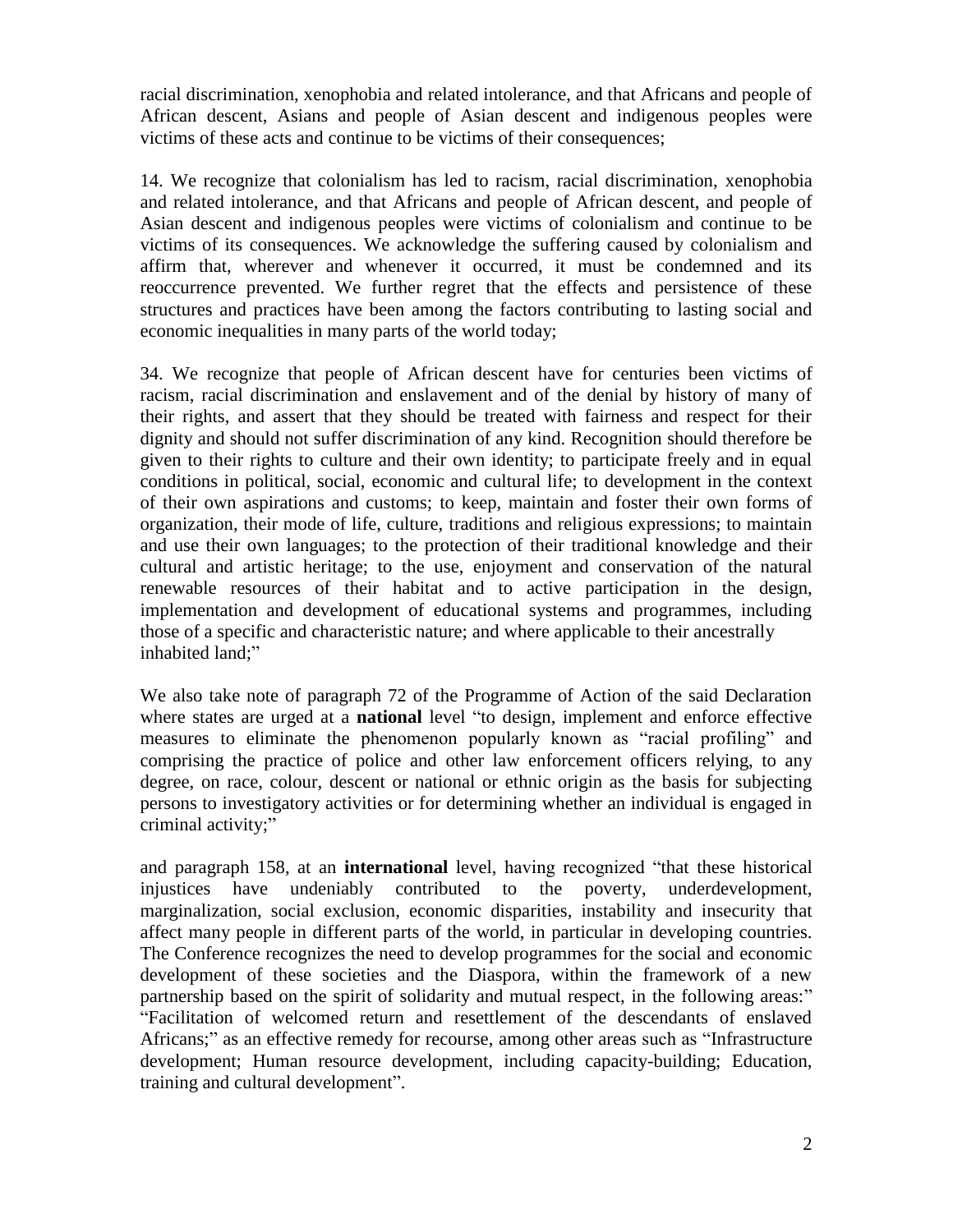### Foreground

The Rastafari Reparations Repatriation Working Group (RRRWG) is a representative committee of Rastafarians in Barbados. It was formed in 2011 in the context of observing the International Year for Africans and People of African Descent, by members of the Ichirouganaim Council for the Advancement of Rastafari (ICAR).

In 2001, ICAR, a Rastafari community based organization and founding member of the Caribbean Rastafari Organisation (CRO), participated at the United Nations World Conference Against Racism, Racial Discrimination, Xenophobia and Related Intolerances (WCAR) in Durban, South Africa. Among its proposals to the conference were that (a) the African slave trade and slavery be recognized as a crime against humanity (b) reparations be paid to the victims of the descendants of the trans-Atlantic slave trade and colonial period (c) repatriation to the African continent by those who so desire be facilitated as part of the compensation process being discussed, and (d) that legislation be enacted to eradicate the abuse of human/religious rights of Rastafari especially as this relates to: (i) the use of herb/cannabis-sativa, and, (ii) access to employment, housing, school and travel requirements.

ICAR also participated in the WCAR follow-up conference of "African and African Descendants" held in 2002 at Sherbourne Conference Centre, Barbados that created the Global African Congress. In 2005 ICAR/CRO participated in the first African Union (AU)-South Africa Caribbean Conference held in Kingston, Jamaica. At that meeting Rastafari was recognized for its unique role in keeping Africa alive in the minds and hearts of people worldwide. Also, in 2007 ICAR/CRO attended the African Union (AU)- South Africa Regional Consultative Conferences held in Barbados.

Furthermore, in 2011 CRO wrote to CARICOM, in the context of that year being the United Nations declared Year for African and African Descendants, requesting closer dialogue on matters pertaining to Rastafari, including a census on Repatriation; because the AU had asked to know the numbers, professions, and skills of ones who would like to come home. African countries at the forefront of welcomed return and resettlement include Ethiopia, Benin, Ghana, and South Africa. CRO has followed up with another similar letter dated January 23, 2014.

Rastafarians have always agitated for Repatriation as an essential component of reparatory justice. The Rastafarian communities of Barbados, and worldwide, will continue our role as a catalyst for reparatory justice for crimes against humanity. We will maintain our unique sense of reasoning as a community within the wider Caribbean. We know that our history as a minority community within Caribbean populations gives us insights to contribute and help to guide deliberations towards achieving the goals of the Caricom Reparations Commission.

The reparatory demands recommended in this paper highlight the aspects that are important to Rastafarian communities, but will also accrue benefits to the wider society. We emphasize our need for resettlement in Africa. We are energized by the momentum that reparations can give to this desired move to Africa and will vigorously seek reparations for this purpose. In this position paper we focus on matters that are of a global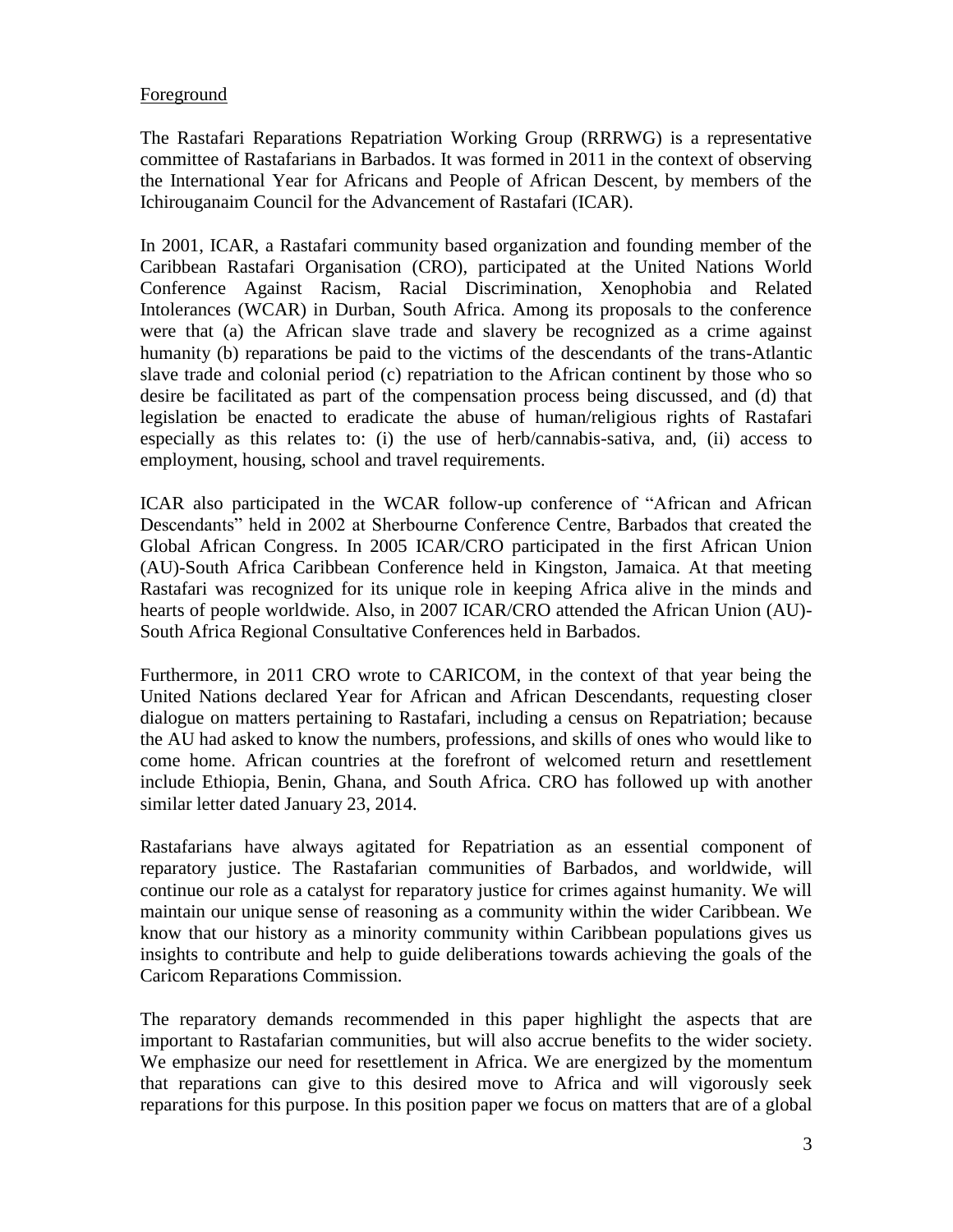concern as well as matters of local importance that will all lead to social justice and human decency.

#### Proposals

The following contributions are made within the aforementioned historical context.

**Settlement in Africa:** This goal is of greatest importance to most Rastafarians and others of the African Diaspora.

We are encouraged by the Final Declaration of the Global African Diaspora Summit, Sandton, Johannesburg, South Africa May 25, 2012, which states under the caption **Intergovernmental Cooperation** "m) Encourage AU and CARICOM to create a conducive environment for the African Diaspora to invest, work, and travel on the African continent and the Caribbean".

#### *RastafarI therefore calls on CARICOM to establish strong partnerships with the AU in pursuit of this objective*.

We propose use of the proceeds of reparations to facilitate settlement in Africa by those beneficiaries desirous of welcomed return to Africa. The facilitation is by way of transportation to Africa, access to land, housing, business pursuit, investment and personal development in Africa. *Debt cancellation is also essential as part of reparations for Africa,* and its capacity to absorb the skills and experiences we are anxious to invest in our motherland. We are of the view that as the African continent lost many of its productive citizens by their forced removal during transatlantic slavery Africa became under-resourced as a result. Therefore, the human resources that were forcefully removed from Afrika must be replenished by their descendants. Reparations should compensate by resourcing and returning individuals of the African Diaspora who so desire, to the continent.

We note that "the Commission affirms the principles of the Durban Declaration and Programme of Action that call for an acknowledgement by former slave-owning nations that slavery and slave trading were crimes against humanity; and calls upon these nations to issue statements of formal apologies and commit to a reparatory process that includes, among other actions, the facilitation of the repatriation programme."

RRRWG will provide an outline of a process for settlement in Africa under our separate proposal **Reparations for Settlement in Africa Project (RSAP).** This project looks at aspects of economic cooperation detailed in the Final Declaration of the Global African Diaspora Summit, Sandton, Johannesburg, South Africa May 25, 2012 where commitment was made to the following:

### "**Government Action to Foster Increased Economic Partnership**

a) Develop effective regional integration mechanisms that would enhance closer interaction between the African Union and the Diaspora;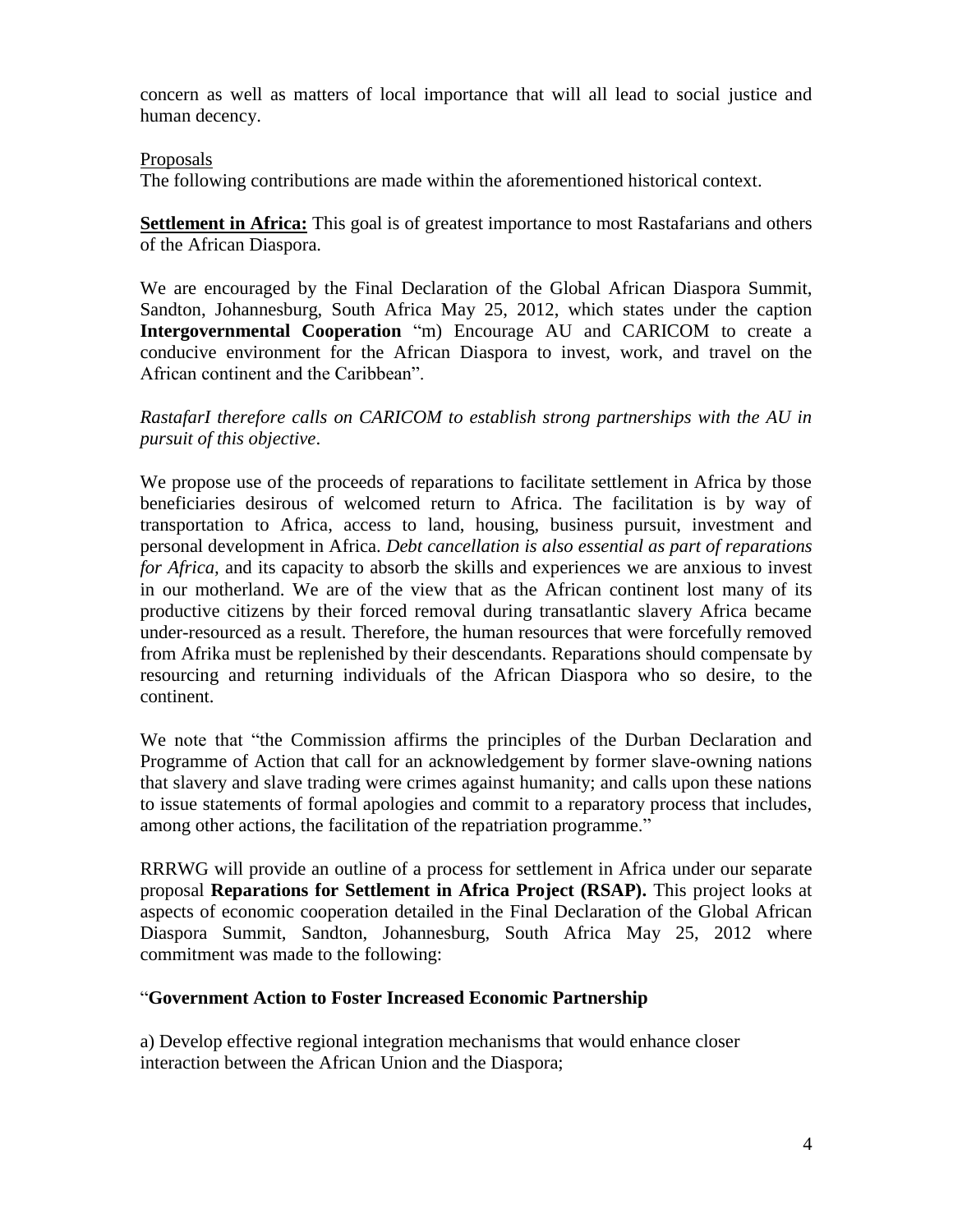b) Take concrete measures that would promote and sustain linkages between AU and the Diaspora in the following priority areas: trade and investment, science and technology, travel and tourism, communication and transportation infrastructure, energy, information and communication technology and cultural industries; and

c) Create an environment conducive for the growth and development of Small, Medium and Micro-Enterprise and promote entrepreneurship in Africa and the Diaspora;"

We are further encouraged by item 8 of **IMPLEMENTATION AND FOLLOW-UP** of the said Declaration that "Agree to set up a Diaspora Advisory Board, which will address overarching issues of concern to Africa and its Diaspora such as reparations, right to return and follow up to WCAR Plan of Action"

### *We welcome CARICOM/AU dialogue on this specific proposal in due course.*

#### **Reparations for the atrocities committed against Rastafari by the State must be paid!**

A number of matters affecting the RastafarI community should be taken into account as part of the process of self-repair at this time of dialogue on reparations. The RastafarI community urges action on issues contained in the year 2000 report of the Committee for National Reconciliation at paragraphs 67 and 68 of the executive summary; and implementation of the recommendation contained in the Minority Report submitted by committee member Mr. David Commisong at page106, paragraph 13) captioned "The Rastafarian Community." Further,

- 1. The RastafarI has endured stigma and discrimination for practicing a way of life premised on self-repair from the legacies of slavery. Many have been committed routinely to the psychiatric hospital with adverse effects to their mental health and daily lives. RastafarI has not been protected by the state from discrimination in education, housing, employment, and enforcement of the law based on religious intolerance.
- 2. RastafarI exists in an ambiguous relationship with the wider society wherein certain practices of our faith are not respected, and one aspect is deemed illegal, at the same time that RastafarI is sought out for its many positive contributions to national life. Of particular concern is the lack of respect, when certain picture identifications have to be obtained, for the head-covering which forms an essential part of the dress code of RastafarI women.
- 3. Also of concern is the absence of designated spaces with appropriate infrastructure, in strategic locations throughout Barbados, for the conduct of Rastafari business enterprises. We consider the allocation to the Rastafarian community of permanent space in Bridgetown for the operation of micro and small businesses as appropriate for reparatory action. The temporary/uncertain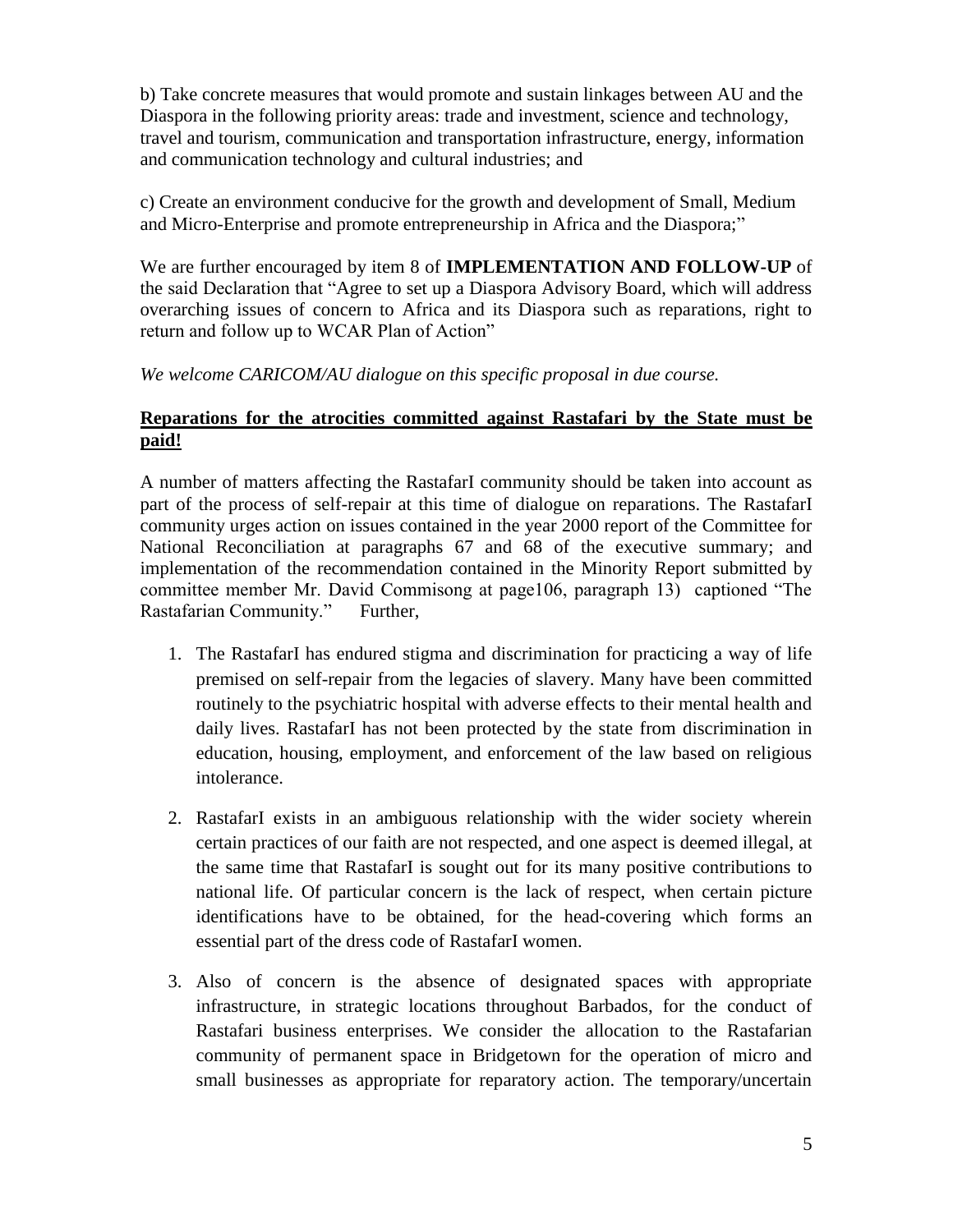nature of present tenancy arrangements with respect to the Temple Yard, Bridgetown area prevents proper business investments and development.

4. In light of scientific research and legal reform unfolding worldwide on ganja, *Cannabis Sativa L,* the decriminalization of myriad Barbadian youth is critical to improved social cohesion and economic productivity. The RastafarI community will make a substantive submission on this issue in the near future.

#### **Six broad aspects identified by the Executive of the Caricom Reparations Commission**

With respect to these we offer our support and comment as follows:

1) Public Health: We see this aspect as crucial for our sustainable future. Whereas appropriate research is necessary as a preventative approach to ill health, and is rightfully included for reparatory diplomacy and action, we also recognize the need for new, better equipped health care facilities, accessible for the foreseeable future at nominal costs, to the beneficiaries of reparations. Also, sustainable educational programmes on public sanitation, waste recycling, water quality, and food and nutrition sovereignty as they relate to the upkeep of public health.

2) Education: We recommend use of subject matter and syllabuses that recognize a global African presence and aim to uplift African people and the continent of Africa. Our history did not start with slavery. We are explorers, inventors, agriculturalists, conservationists, religionists and leaders of humanity. The introduction of African languages on schools' curricula will foster better relations and trading opportunities with Africans on the continent of Africa, as well as lessen existing feelings of separation from Africa among Africans of the Diaspora. The need for retraining of persons involved in law enforcement, the judiciary, mental health institutions etc., so that they could gain a better understanding and respect for persons whose lifestyles exemplify retentions of their African and indigenous culture, is urgently required. In fact, at all levels of our education system, a comprehensive new paradigm of re-education might be necessary to repair much of the damage that has been inculcated by religious and academic institutions during the colonial and post-colonial eras. Education on the homogeneous dynamics of religion, politics, economies and development is recommended.

3) Cultural Institutions: We propose that one or more estates/plantations could be reassigned as "African Spaces" and converted into areas where a multiplicity of activities associated with African Barbadian culture could be carried out. Projects having to do with indigenous/cultural/heritage tourism can be conceptualized and executed.

Facilities with focus on indigenous populations of the Caribbean are also necessary.

4) Cultural Deprivation: This aspect speaks of the unjust behaviors towards Rastafarian communities throughout the Caribbean. Rastafarians have always promoted respect for Africa, things African and a black identity, yet face tremendous ridicule because of these values. The slave owners and colonial Governments were ruthless in altering the minds of their captives to become subservient mental slaves, hating themselves. Rastafarians are recusant and claim success in maintaining features of our African heritage. We need